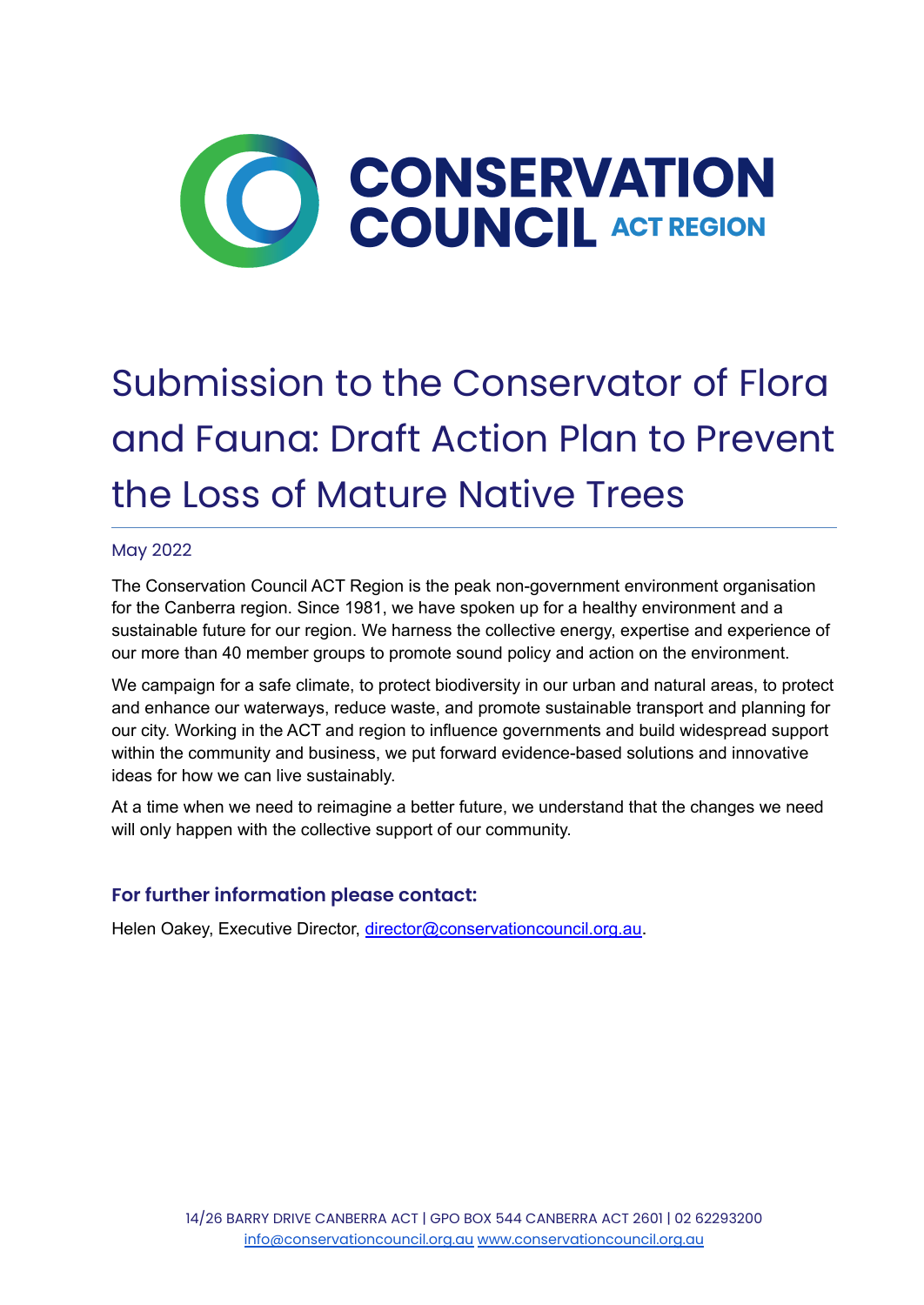## **Introduction**

The Conservation Council ACT Region welcomes the opportunity to provide feedback to the Conservator of Flora and Fauna on the Draft Action Plan to Prevent the Loss of Mature Native Trees (Draft Plan) and the proactive approach to the protection of mature native trees outlined.

Mature native trees provide for the landscape in many ways, for example, by: $1$ 

- Providing nesting habitat and materials.
- Creating "Islands" or "stepping stones" across the landscape to facilitate connectivity.
- Contributing to soil conservation and stability, water quality, air quality, nutrient cycling and carbon sequestration.
- Promoting pest management by providing habitat for insectivores such as bats and birds.
- Providing foraging and shelter sites for ground-dwelling animals.
- Supporting heritage and cultural values.
- Supporting numerous and diverse invertebrate populations.
- Contributing to socio-economic wellbeing by improving mental health for residents in cities, providing shade, mitigating 'heat island effect', and increasing residential property prices.

The Conservation Council, in partnership with member groups: Friends of Grasslands, Australian Native Plant Society Canberra Region, Canberra Ornithologists Group, and Field Naturalists Association of Canberra, nominated the loss of native hollow-bearing trees in the ACT as a Key Threatening Process (KTP) in 2017. This nomination was accepted by the Scientific Committee and the loss of mature native trees was added to the list of KTPs in 2018.

In 2019 the Council made a submission to the Review of the Tree Protection Act (2005). The following recommendations were made in direct reference to mature native trees.

- Amendments should consider the newly listed KTP of removal of hollow trees.
- KTPs and heritage considerations should be integrated into the Tree Protection Act decision-making processes.

The submission also discussed landscape connectivity, the preservation of naturally treeless habitats, protection of small trees, canopy targets, and issues relating to tree offsetting. These concepts remain relevant. A copy can be provided upon request.

<sup>1</sup> Victorian Department of Sustainability and Environment, undated. Loss of hollow-bearing trees from Victorian native forests and woodlands. Action Statement No 192 under the Flora and Fauna Guarantee Act 1988; NSW National Parks & Wildlife Service, 1999. Natural tree hollows essential for wildlife factsheet. Conservation Management Note; Le Roux D.S., Ikin K., Lindenmayer D.B., Manning A.D., Gibbons P., 2014. The Future of Large Old Trees in the Urban Landscape. Plos ONE 9(6); Gibbons P. and Lindenmayer D.B., 2002. Tree hollows and wildlife conservation in Australia. CSIRO Publishing, Victoria, Australia.

Conservation Council ACT Region: Submission to the Conservator of Flora and Fauna RE Draft Action Plan to Prevent *the Loss of Mature Native Trees*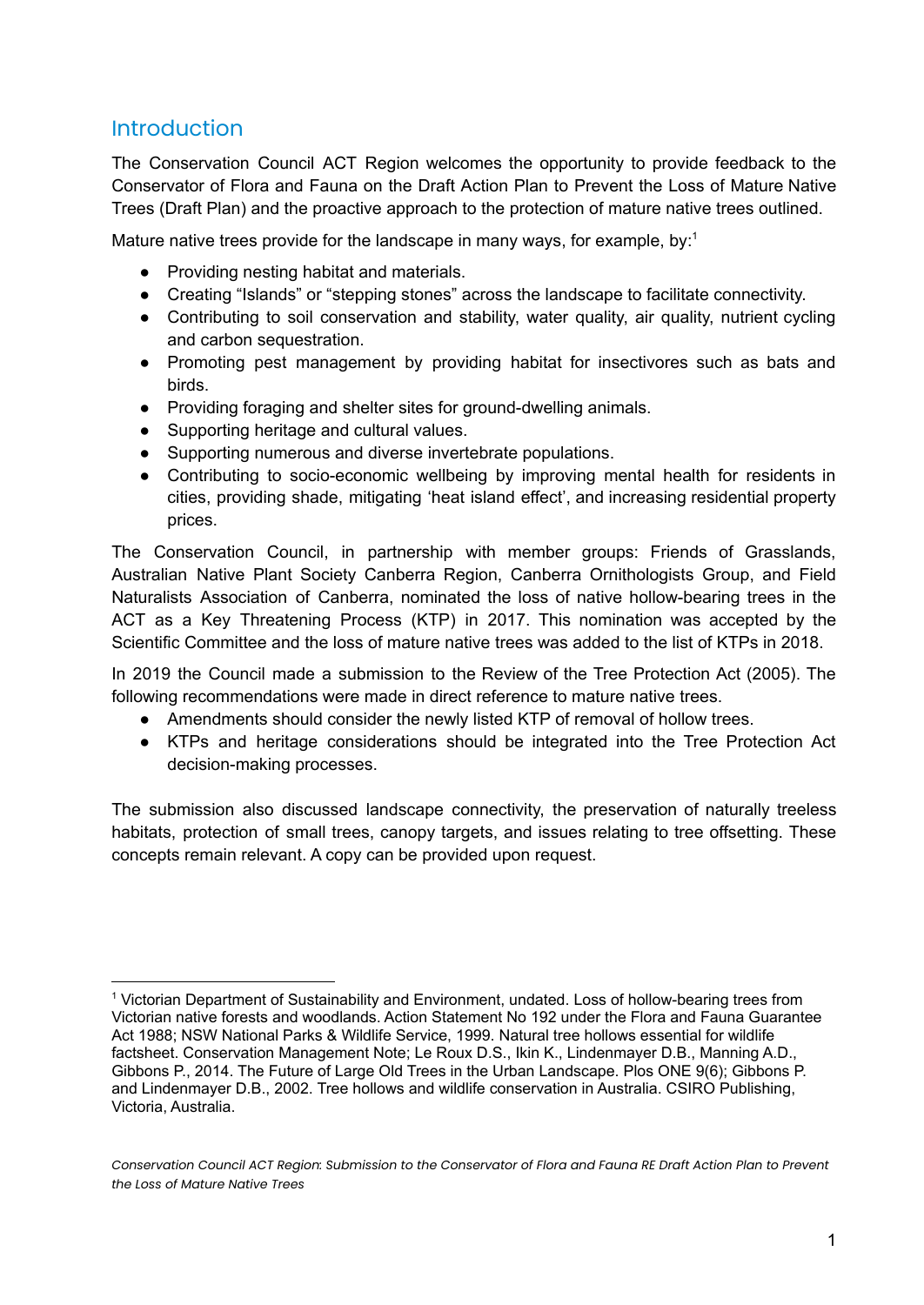## Objectives and actions

The Conservation Council supports the four objectives outlined in the Draft Plan and agrees that the protection of existing mature native trees is a high priority. In general terms, the majority of the 30 actions identified are worthwhile and will be beneficial to the protection of mature native trees across urban and non-urban landscapes.

The first part of this submission will address key concerns with the action plan:

- Measure to protect mature native trees in new development areas
- Criteria for tree registration
- Data
- Timelines, resourcing, and compliance

In the table following, additional comments about specific actions are provided. Actions that haven't been mentioned are supported.

## Mature tree loss in the ACT

The results of the LiDAR analysis as described in the Draft Plan are of significant concern. The loss of 6.2% of Canberra's mature trees in only 5 years is a devastating reflection on the lack of clear and effective policy in this space, and demonstrates the importance of strong government action.

It can take up to 100 years before the unique features of mature native trees are developed, and their contribution continues to increase with age. Therefore, the ecological value of mature native trees cannot meaningfully be offset as there is a lag until trees grow to maturity. As such, the priority for the government is to ensure that mature tree loss is halted across both urban and non-urban areas.

As identified in the Draft Plan, the bulk of mature tree loss has been as a result of new urban development. <sup>2</sup> Perhaps not unexpectedly, new development areas in Molonglo and Gunghalin were where mature tree loss was at its highest across in the urban area: Coombs (22%), Denman Prospect (12.5%), Throsby (35%), Taylor (31%), Wright (42%) and Whitlam (23%).

As the ACT Government considers further greenfield development, mechanisms must be put in place to protect mature native trees otherwise risk losing key habitat and biodiversity value across the landscape. Yet the Draft Plan is not specific about the legislative mechanism that will need to be put in place to protect mature trees either via the tree protection regime or the planning regime. The Conservation Council is of the view that while the actions outlined in the Draft Plan are worthwhile, they won't be enough to stem the tide of mature tree loss without the new Urban Forest Bill and the Planning and Development Act strengthening the commitment to mature native tree protection.

<sup>&</sup>lt;sup>2</sup> Draft Action Plan to Prevent the Loss of Mature Native Trees (2022), p15.

Conservation Council ACT Region: Submission to the Conservator of Flora and Fauna RE Draft Action Plan to Prevent *the Loss of Mature Native Trees*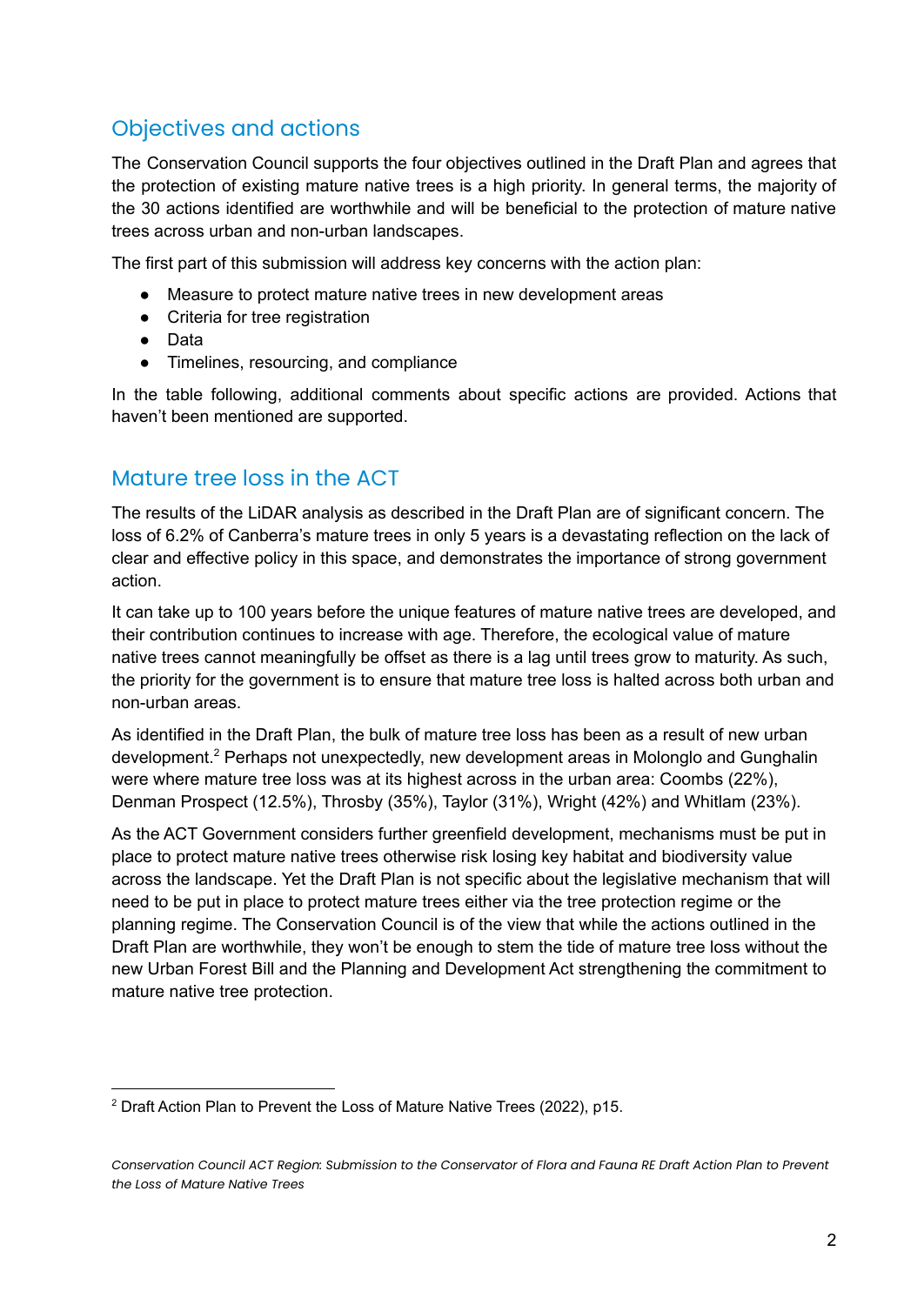# Measures to protect mature native trees in new development

### areas

The regulation of trees across urban and future urban areas is currently regulated by the *Tree Protection Act 2005*, expected to be superseded by the *Urban Forest Bill 2022.* In addition the *Planning and Development Act 2007* is also expected to be superseded by the *Planning Bill 2022* which is as yet still out for consultation. As such, the current Draft Plan points to the Tree Protection Act, but identifies some of the changes that will likely be implemented in the Urban Forest Bill, for example, the size of regulated trees and the addition of dead native trees into the regulated tree category.

More difficult to map are the relationships between the advice of the Conservator in regards to mature native trees, and in particular with regard to new developments on greenfield sites. In the *Planning Bill 2022*, s184 and 185 indicate where development approvals can be granted even if they are inconsistent with the Conservator's advice on protected trees. The proposed provisions vary depending on whether trees are regulated or registered, and whether the development proposal has Territory Priority Project (TPP) status.

Most developments on new greenfield sites would be likely to trigger the preparation of an Environmental Impact Statement. The consideration of the loss of mature native trees as a Key Threatening Process under the Nature Conservation Act, and the policy direction outlined in this Draft Plan, should ensure assessment of mature native trees are included in scope and addressed in the EIS. Under planning law, Estate Development Plans must also meet the Estate Development Code (EDC), another mechanism where regulation for the protection of mature trees could be implemented. The current Estate Development Code will also be reviewed in the wider review of the Territory Plan in late 2022. Caution around using this mechanism to regulate may be needed should the EDC be overly discretionary or "outcomes based" in regards to mature native trees.

Irrespective of the mechanism, the following objectives should be regulated to ensure protection of mature trees in new urban areas:

- Early identification and mapping of mature native trees in new development areas, prior to estate planning commencing.
- Requirements to retain mature native trees in new development areas, and only remove trees as a last resort.
- Tree retention and recruitment plans for new development areas prior to submitting the development application (as flagged in the Urban Forest BIll) - including the use of urban reserves to provide connectivity and ecological protection for mature native trees.
- Mandatory percentage targets for the retention of trees in greenfield developments.

## Criteria for registration of trees

Criteria for mature native trees should consider protection of trees based on their ecological value and differ depending on species. Revised criteria for registration of trees should explicitly include a reference to mature native trees.

Conservation Council ACT Region: Submission to the Conservator of Flora and Fauna RE Draft Action Plan to Prevent *the Loss of Mature Native Trees*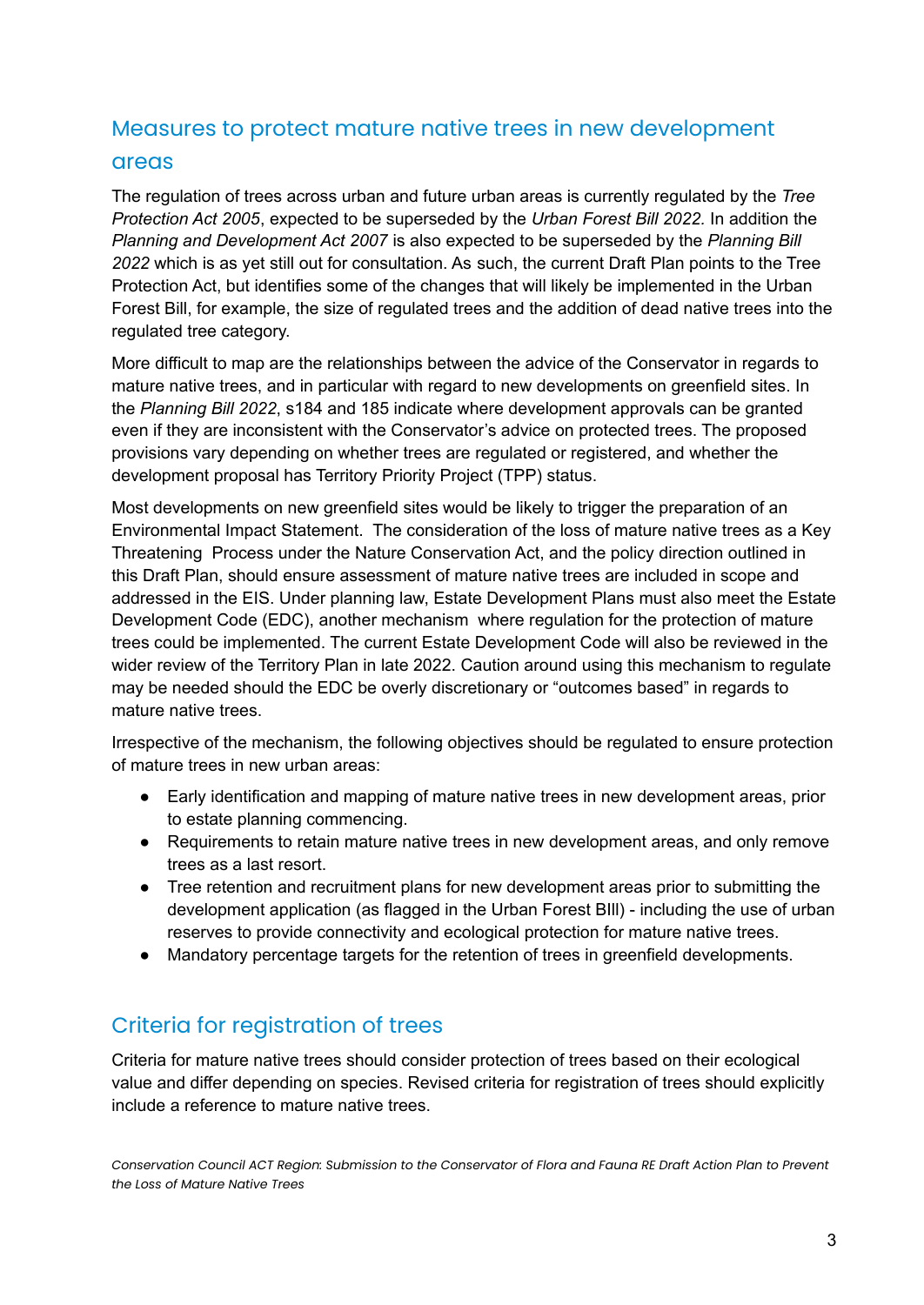Not every ecologically significant tree will necessarily fulfil certain criteria such as those outlined in the draft *Urban Forest Bill 2022* . Similarly, not every tree that does fulfil the criteria will be ecologically significant. For example Blue Gums, whilst native, carry a high fire risk and can invade native remnants owing to their fast regeneration rates, making them not ideal for protection. Meanwhile, as recognised in the Scientific Committee's Conservation Advice as quoted in the Draft Plan, some trees grow slowly such that they may be relatively small but still significant to the ecosystem function by providing for hollows or connectivity.<sup>3</sup> As such, consideration should be given to registering smaller native trees (for example with 50cm DBH) as an acknowledgement of their ecological value, and their importance in continuing the cycle of mature trees across the landscape.

Current criteria for tree registration under the Tree Protection Act (DA2018-50) only applies to trees that are in "built-up urban areas". Trees outside built up urban areas would need to be protected via the mechanisms outlined above. Registration of mature native trees across the urban landscape should be a priority.

## Data

The Conservation Council supports the Draft Plan's commitment to further research on mature native trees. Specifically, the Draft Plan provides for:

- LiDAR analysis that maps the trajectory of mature tree loss over time in the ACT (Action 4). 4
- Identifying and evaluating isolated public urban trees of high value (Action 5).
- Research into the ecology of key fauna species and their habitat use in the urban context, including identifying species at risk from loss of mature native trees; and developing models to evaluate connectivity for taxonomic groups other than birds. (Action 8).
- Research into the effects of prescribed burns and fires on mature native trees (Actions 23 and 24).
- Research into the effects of deer on mature native trees (Action 26).
- Analysis of Eucalyptus die back (Action 27).
- Research into the effects of Climate Change on mature native trees (Action 28).

Research and data should be made publicly available. Publishing results of research projects enables the community to evaluate the findings and provide feedback, and provides a method for other researchers and citizen scientists to build upon ideas and confirm results.

The research opportunities outlined in the Draft Plan have a particular emphasis on urban contexts (for example see actions 4, 5, and 8). It is recommended that research on all of the above mentioned issues should be carried out across all landscape contexts, including rural areas, reserves, and national parks; as well as urban environments.

<sup>3</sup> Draft Action Plan to Prevent the Loss of Mature Native Trees (2022), p8.

<sup>4</sup> Draft Action Plan to Prevent the Loss of Mature Native Trees (2022), p14.

Conservation Council ACT Region: Submission to the Conservator of Flora and Fauna RE Draft Action Plan to Prevent *the Loss of Mature Native Trees*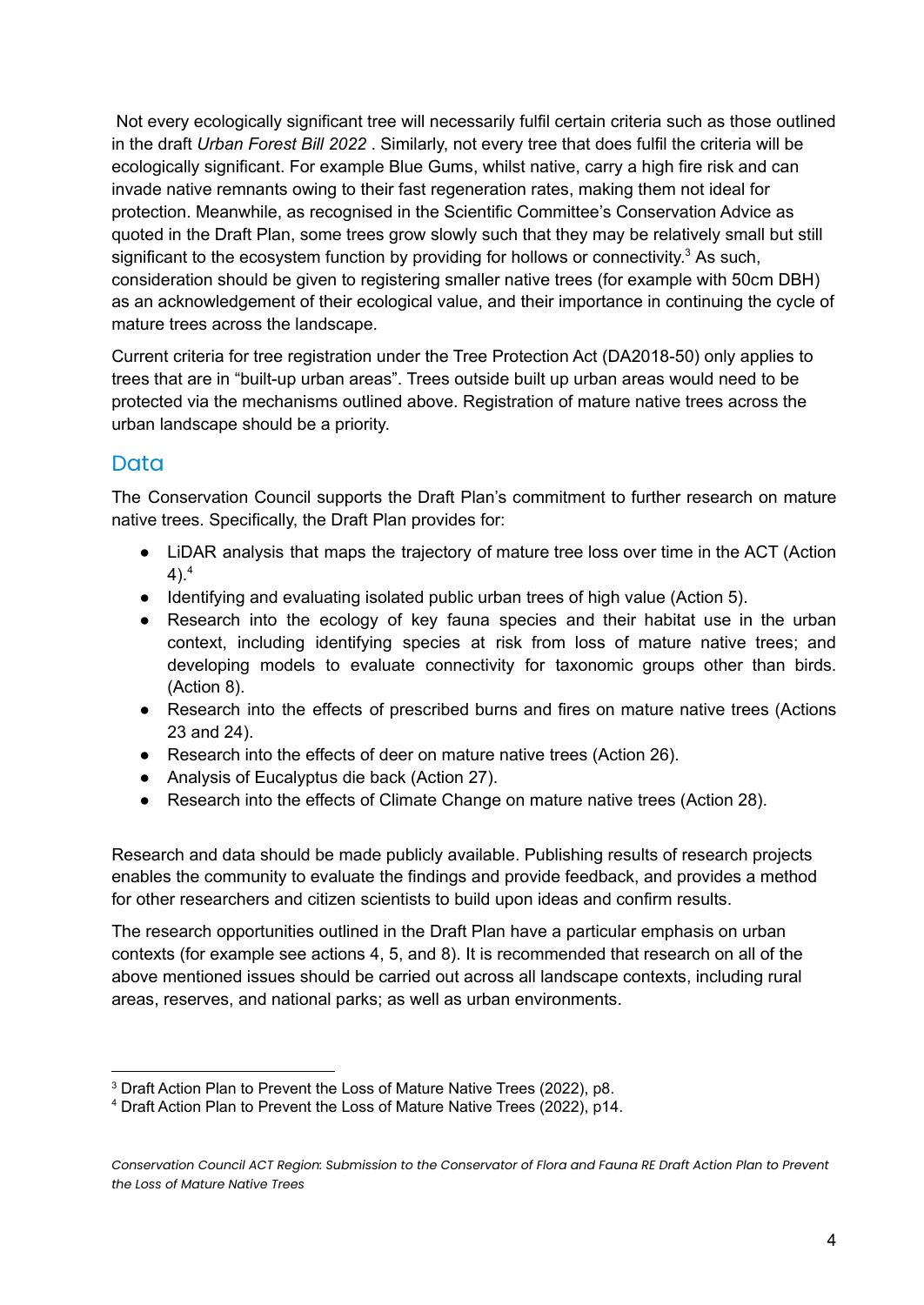# Timelines, resourcing and compliance

The Draft Plan lacks timelines and a clear priority or sequences of action. It would be helpful for the Plan to identify when commitments will be met, to provide some accountability to the community. This is particularly important given the ongoing loss of mature native trees that has occurred over the 5 year period from 2015-2020. Assigning timelines is something that is done in other government policy documents, such as the ACT Urban Forest Strategy which provides indicators with each action point such as "immediate", "medium" and "ongoing". The ACT Climate Strategy goes further, aligning goals with particular dates and directorate.

Many of the actions will also require resourcing, and the prioritisation of actions may depend on the resourcing available.

Resourcing of community education and compliance in the action plan and implementation of the Urban Forest Strategy will be crucial to its success. Consideration could be given to establishing a specialised team that is resourced with compliance officers, community engagement staff, ecologists and arborists. A designated team could provide a central touch point (similar to the current biosecurity task force) to ensure that each action of the Plan cooperates to achieve its objectives.

## Key Recommendations

- 1. Regulation for the protection of mature native trees in new urban areas should include:
	- a. Early identification and mapping of mature native trees in new development areas, prior to estate planning commencing.
	- b. Requirements to retain mature native trees in new development areas, and only remove trees as a last resort.
	- c. Tree retention and recruitment plans for new development areas prior to submitting the development application (as flagged in the Urban Forest BIll) including the use of urban reserves to provide connectivity and ecological protection for mature native trees.
	- d. Mandatory percentage targets for the retention of trees in greenfield developments.
- 2. Criteria for mature native trees should be strengthened to consider protection of trees based on their ecological value and differ depending on species. Revised criteria for registration of trees should explicitly include a reference to mature native trees.
- 3. All research and data should be made publicly available.
- 4. Research should be carried out across all landscape contexts, including rural areas, reserves, and national parks; as well as urban environments.
- 5. Actions should be prioritised and timelined.
- 6. Consideration should be given to establishing a multi-disciplinary team to support the implementation of this Plan and the Urban Forest Strategy.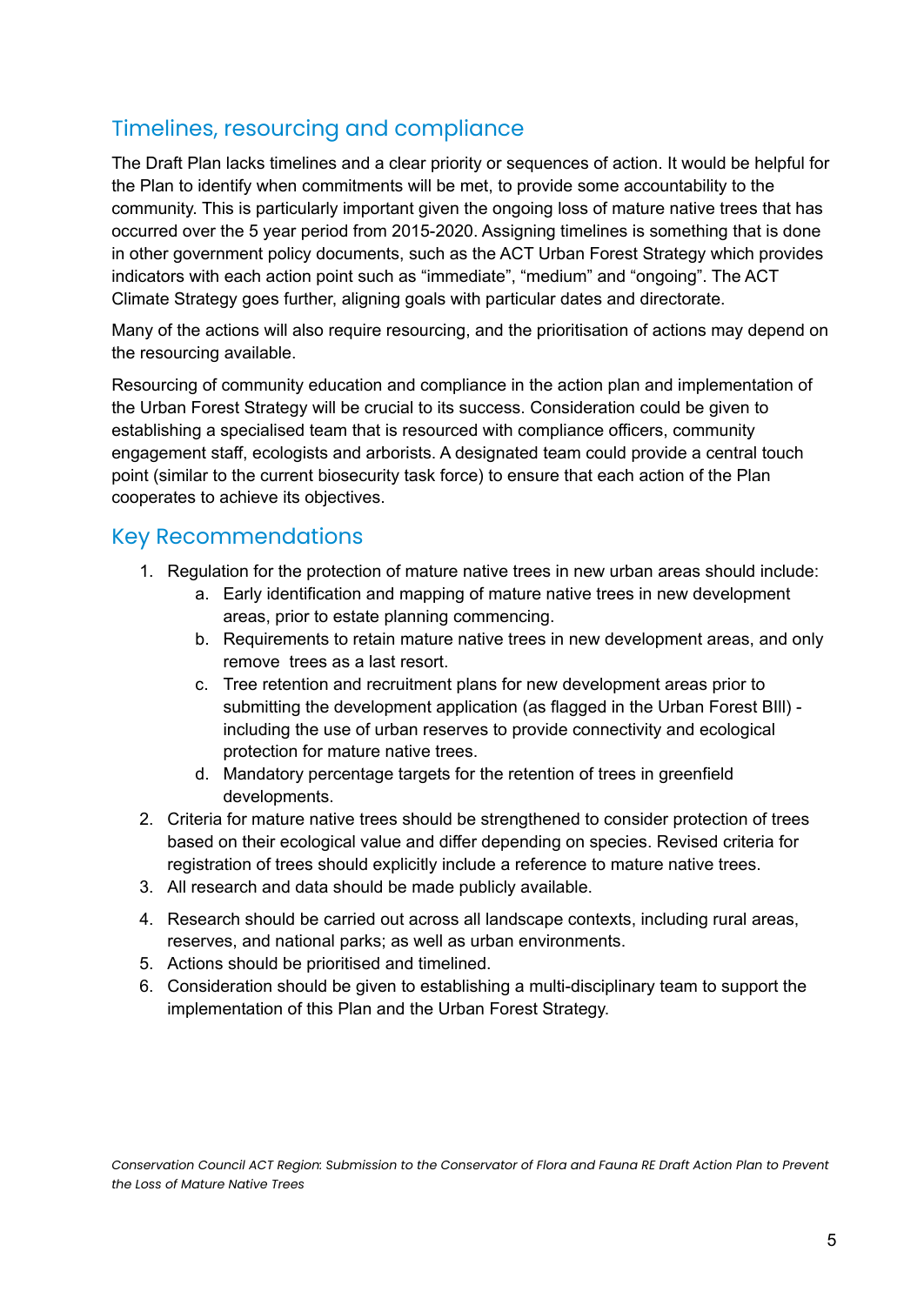| <b>No</b> | <b>Action</b>                                                                                                      | <b>Comments and Recommendations</b>                                                                                                                                                                                                                                                                                    |
|-----------|--------------------------------------------------------------------------------------------------------------------|------------------------------------------------------------------------------------------------------------------------------------------------------------------------------------------------------------------------------------------------------------------------------------------------------------------------|
| 1.        | Develop consistent tree management policy for<br>ACT Government employees and contractors in<br>the urban context. | Supported.<br>Ensure that definitions and policy guidelines are species and context<br>specific to provide for all trees of value.<br>Consider an audit mechanism to ensure that policy is fully implemented<br>by ACT Government employees and contractors.                                                           |
| 2.        | Review and revise regulated tree criteria.                                                                         | Supported.<br>The intention of ensuring that the legal definition of "regulated tree" is<br>consistent with ecological data is welcome. Ensure that the definition of<br>regulated tree is context and species specific, considering a range of<br>biodiversity factors such as connectivity, and presence of hollows. |
| 3.        | Define an 'exceptional' tree using quantitative<br>criteria.                                                       | Supported. See above.                                                                                                                                                                                                                                                                                                  |
| 4.        | Use technologies to determine the extent of<br>mature native trees in Canberra.                                    | Supported.<br>The production of this data on the ACT Government's Open Data<br>Geospatial Catalogue is welcome. Data should continue to be made<br>publicly available. LiDar and modelling should be extended to map trees<br>in non-urban areas.                                                                      |

Conservation Council ACT Region: Submission to the Conservator of Flora and Fauna RE Draft Action Plan to Prevent the Loss of Mature Native Trees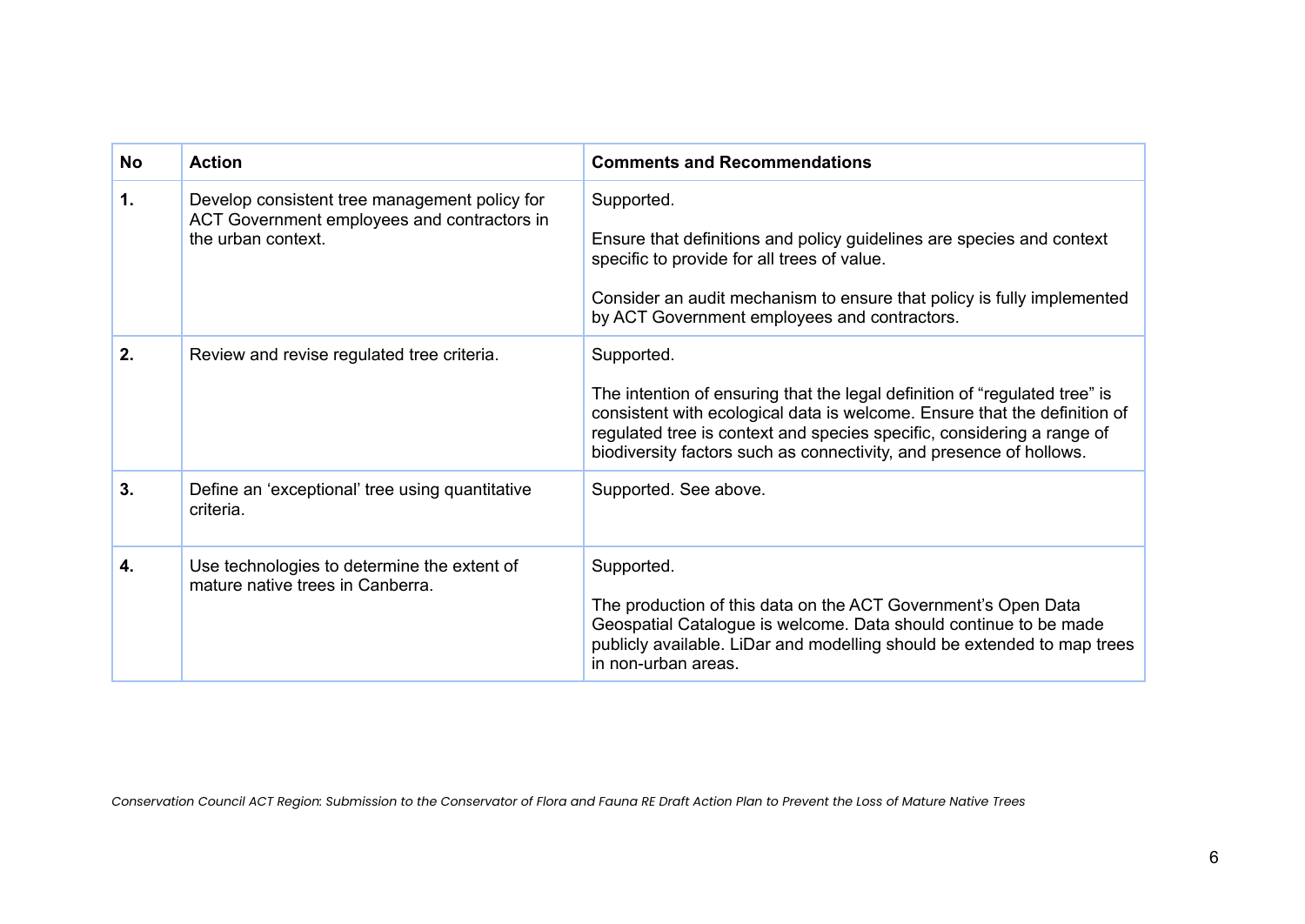| 5. | Develop policy for identifying and evaluating<br>isolated public urban trees of high ecological<br>priority for retention and protection. | Supported, however, mapping should occur across all areas, not just<br>urban.<br>It is unclear how this will be implemented in a timely way to build the<br>knowledge base about trees of high ecological value across the urban<br>landscape. Relying on the public and ad hoc engagement by<br>contractors is unlikely to suffice.<br>Consideration should be given to a specific team tasked with the job of<br>identifying and evaluating trees of high ecological value.                                                                                                                                                                    |
|----|-------------------------------------------------------------------------------------------------------------------------------------------|--------------------------------------------------------------------------------------------------------------------------------------------------------------------------------------------------------------------------------------------------------------------------------------------------------------------------------------------------------------------------------------------------------------------------------------------------------------------------------------------------------------------------------------------------------------------------------------------------------------------------------------------------|
| 6. | Community education.                                                                                                                      | Supported.<br>Partnerships with local community organisations should be created to<br>enhance the outcome of community education efforts.                                                                                                                                                                                                                                                                                                                                                                                                                                                                                                        |
| 7. | Increase compliance and monitoring.                                                                                                       | Supported.<br>The implementation of this action is non-committal in the Draft Plan. A<br>commitment should be made to dedicated compliance positions within<br>the TCCS Tree Protection Unit. Additional resourcing for compliance is<br>consistent with the objectives in the Urban Forest Bill, and given the<br>scale of the government's commitment to planting new trees across the<br>city, should be a priority to ensure that existing and replacement trees<br>are protected. The scale of the commitment and the requirement to<br>manage, research, monitor, ensure compliance and report points to the<br>need for a dedicated team. |
| 8. | Research into key fauna reliant on mature native<br>trees in the urban context.                                                           | Supported. Research should be undertaken across all areas, not just<br>urban.                                                                                                                                                                                                                                                                                                                                                                                                                                                                                                                                                                    |

Conservation Council ACT Region: Submission to the Conservator of Flora and Fauna RE Draft Action Plan to Prevent the Loss of Mature Native Trees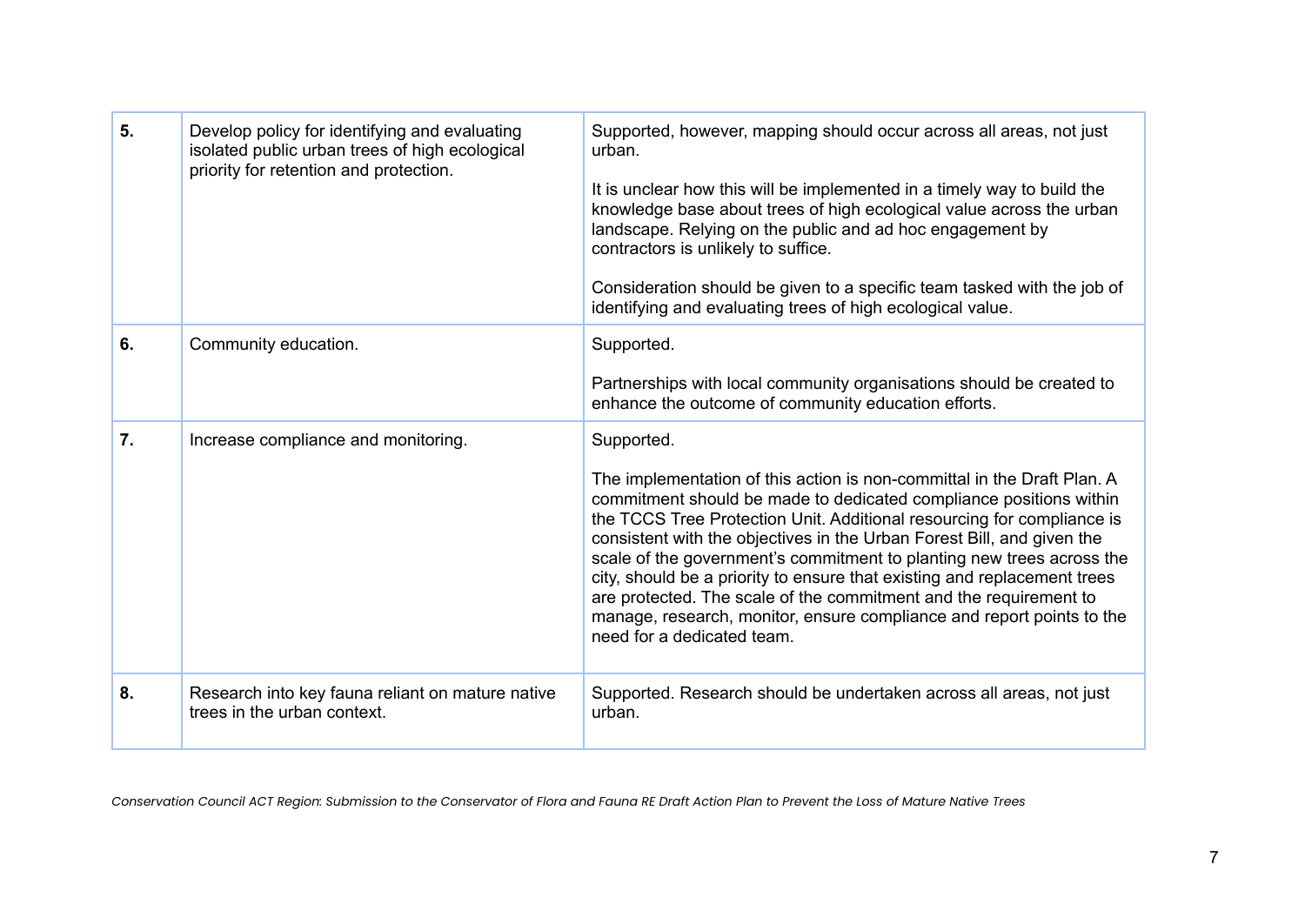|     |                                                                                    | The world is currently experiencing an extinction crisis. <sup>5</sup> The ACT is not<br>immune to this, as exemplified by the recent endangered listing of our<br>faunal emblem, the Gang-gang Cockatoo. <sup>6</sup> As outlined in the Draft Plan,<br>mature native trees support many threatened native species, making<br>their protection critically important to the welfare of the ACT's<br>biodiversity. <sup>7</sup> Considering this, researching the role that mature native<br>trees play in supporting the biodiversity network is commended. In order<br>for this research to be successful, it should utilise the work that local<br>community groups are already undertaking across Canberra, notably<br>the Canberra Ornithologists Group, Friends of Grasslands, and<br>Landcare ACT.<br>It is recommended that the ACT Government partner with local<br>community groups to undertake research, in a model that is similar to<br>the current Gang-gang Cockatoo working group.<br>All research should be made publicly available. |
|-----|------------------------------------------------------------------------------------|-------------------------------------------------------------------------------------------------------------------------------------------------------------------------------------------------------------------------------------------------------------------------------------------------------------------------------------------------------------------------------------------------------------------------------------------------------------------------------------------------------------------------------------------------------------------------------------------------------------------------------------------------------------------------------------------------------------------------------------------------------------------------------------------------------------------------------------------------------------------------------------------------------------------------------------------------------------------------------------------------------------------------------------------------------|
| 11. | Support for recruitment of mature native trees in<br>greenfield development areas. | Requires strengthening.<br>Recruitment plans for new development should be a requirement under<br>the Urban Forest Act and the Planning and Development Act as<br>outlined above. "Encouraging" developers is unlikely to deliver the<br>changed outcomes that are required to meet this objective.<br>It is strongly recommended that as a part of the development<br>application process, developers are required to:                                                                                                                                                                                                                                                                                                                                                                                                                                                                                                                                                                                                                               |

<sup>&</sup>lt;sup>5</sup> De Vos et al, Estimating the normal background rate of species extinction, 2015; Chapman, Numbers of Living Species in Australia and the World, 2009.

 $6$  See Species Profile and Threats Database, Callocephalon fimbriatum — Gang-gang Cockatoo.

 $7$  Draft Action Plan to Prevent the Loss of Mature Native Trees (2022), p8.

Conservation Council ACT Region: Submission to the Conservator of Flora and Fauna RE Draft Action Plan to Prevent the Loss of Mature Native Trees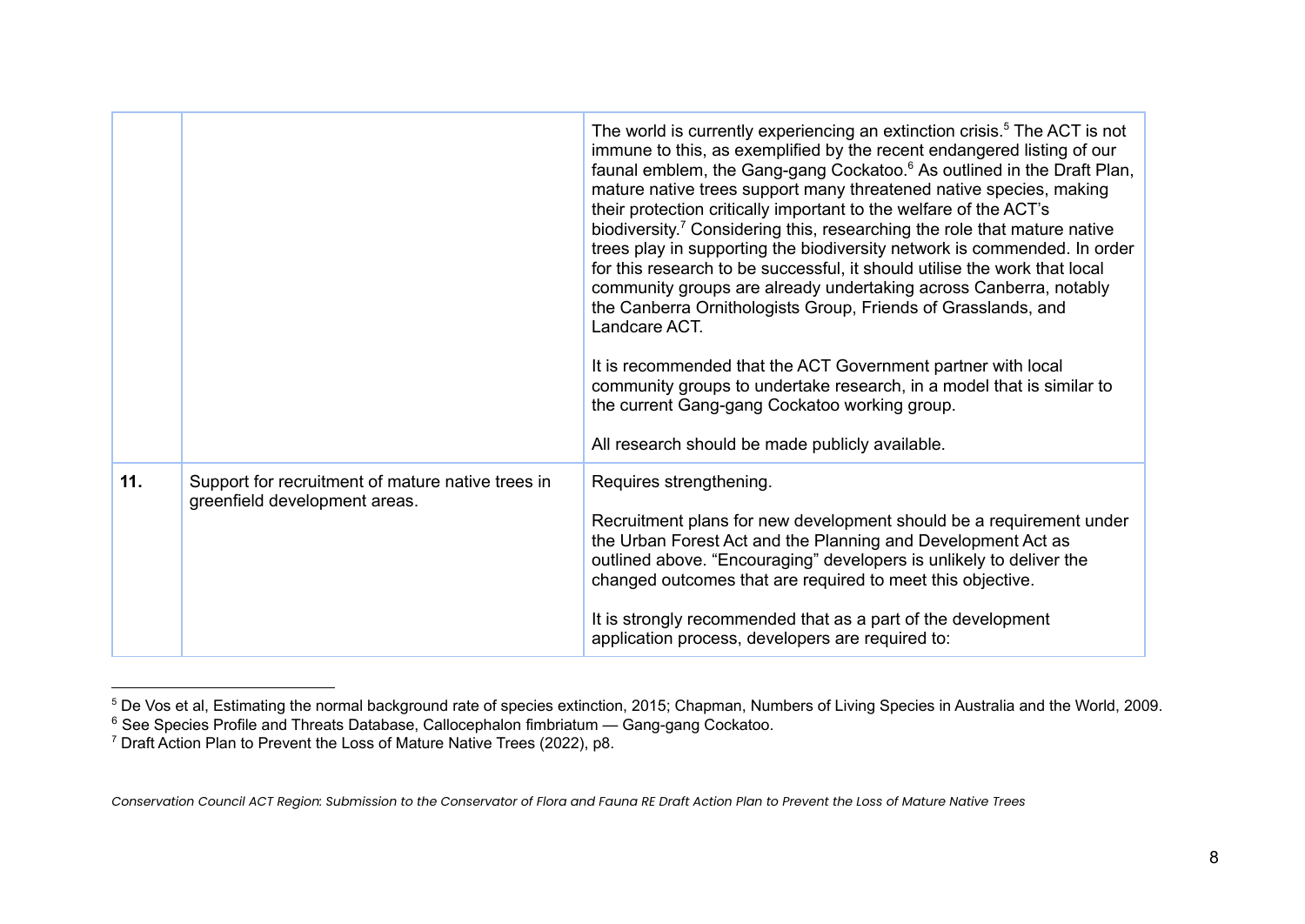|     |                                              | Provide a comprehensive tree risk assessment and rehabilitation<br>plan to demonstrate how MNT recruitment will be nurtured.<br>Demonstrate how they will support the ecological outcomes and<br>recruit a healthy understory through the inclusion of urban<br>conservation parks / reserves.                                                                                                                                                                                                                                                                                                                                                                                                                                                                                                                                                                                                                                                                                                                                                                                                                                                                                               |
|-----|----------------------------------------------|----------------------------------------------------------------------------------------------------------------------------------------------------------------------------------------------------------------------------------------------------------------------------------------------------------------------------------------------------------------------------------------------------------------------------------------------------------------------------------------------------------------------------------------------------------------------------------------------------------------------------------------------------------------------------------------------------------------------------------------------------------------------------------------------------------------------------------------------------------------------------------------------------------------------------------------------------------------------------------------------------------------------------------------------------------------------------------------------------------------------------------------------------------------------------------------------|
| 12. | Plant trees in urban spaces.                 | Supported, however, reframing is recommended.<br>Planting trees in urban spaces is a positive action for many reasons as<br>outlined in the Draft Plan. <sup>8</sup> Considerations in addition to selecting native<br>trees and climate appropriate species, should extend to issues of<br>connectivity, altitude, the need to support populations of local species,<br>and existing ecosystems (For example, not every habitat is supposed<br>to have trees, eg. A unique feature of Natural Temperate Grasslands, a<br>critically endangered ecosystem in the ACT, is the absence of trees.)<br>Providing advice in planting documents is welcome, however, current<br>ACT planting guides are not always an appropriate baseline. For<br>example, ACT planting guides currently recommend many invasive<br>species that are inappropriate for the ACT environment such as<br>Cabbage Tree (Cordyline australis), Chinese Elm (Ulmus parvifolia),<br>and Snowy River Wattle (Acacia boormanii).<br>The Conservation Council maintains that ACT planting guides require<br>review. A planting guide should be designed that contains specific<br>advice for a diverse range of ecosystems. |
| 13. | Landscape for the protection of small trees. | Supported.                                                                                                                                                                                                                                                                                                                                                                                                                                                                                                                                                                                                                                                                                                                                                                                                                                                                                                                                                                                                                                                                                                                                                                                   |

<sup>8</sup> Draft Action Plan to Prevent the Loss of Mature Native Trees (2022), p9.

Conservation Council ACT Region: Submission to the Conservator of Flora and Fauna RE Draft Action Plan to Prevent the Loss of Mature Native Trees